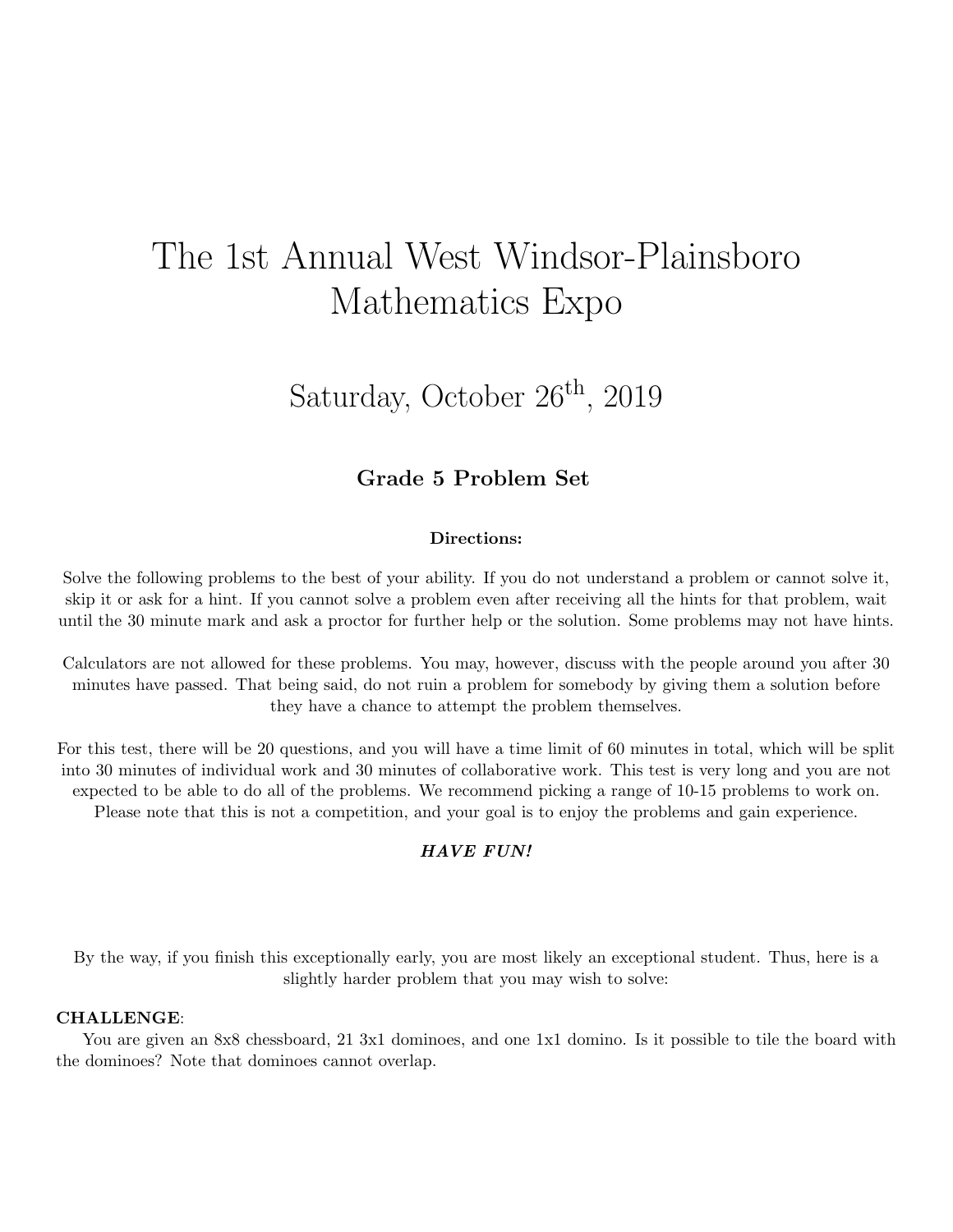- 1. What are the next two numbers in the pattern?  $1, 4, 16, 64, \cdots$
- 2. What is 90% of 110% of 100?
- 3. 100 students filled out a survey. 60 said they own a dog, 50 said they own a cat, and 10 said they owned neither. How many owned both a cat and a dog?
- 4. If 2 dogs eat 5 cans of dog food, how many cans of dog food do 7 dogs eat?



5. Jack is going to make an order at a restaurant. He has 3 options for his meal, 2 options for his drink, and 2 options for his appetizer. If an order consists of exactly one meal, one drink, and one appetizer, how many orders can Jack choose from?



- 6. What is the area of the triangle defined by the coordinates  $(0,0)$ ,  $(6,4)$ , and  $(4,6)$ ?
- 7. What is the area of a triangle with side lengths 333, 444, and 555?
- 8. What is  $\frac{1}{2} + \frac{1}{4} + \frac{1}{8} + \cdots$
- 9. Farmer John's cows have been oddly quiet. To solve this, he is giving his 4 cows some bells. In how many ways can he distribute 3 identical bells to the 4 (not identical) cows?